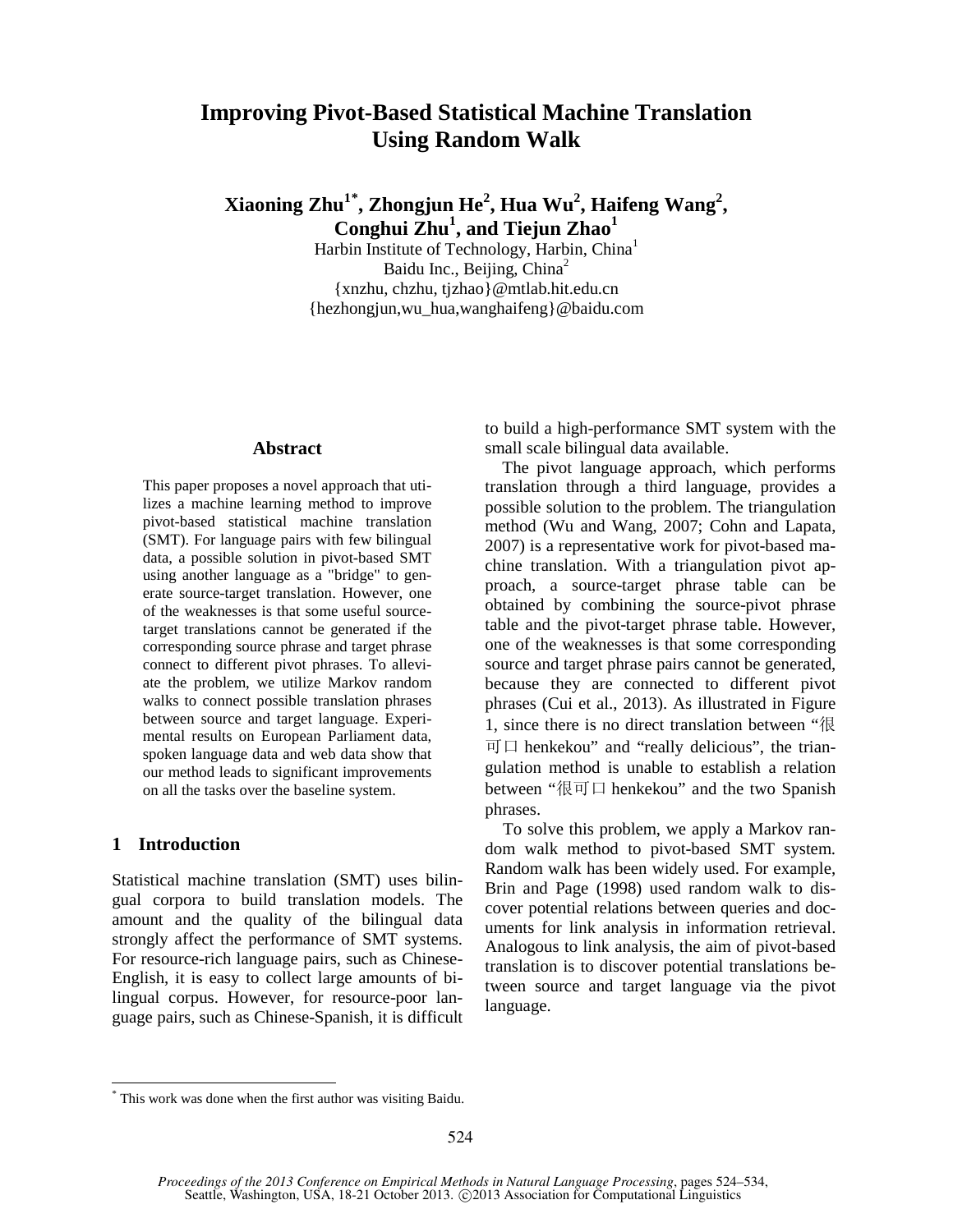

Figure 1: An example of random walk on phrase table. The dashed line indicates an implicit relation in the phrase table.

The goal of this paper is to extend the previous triangulation approach by exploring implicit translation relations using random walk method. We evaluated our approach in several translation tasks, including translations between European languages; Chinese-Spanish spoken language translation and Chinese-Japanese translation with English as the pivot language. Experimental results show that our approach achieves significant improvements over the conventional pivot-based method, triangulation method.

The remainder of this paper is organized as follows. In section 2, we describe the related work. We review the triangulation method for pivotbased machine translation in section 3. Section 4 describes the random walk models. In section 5 and section 6, we describe the experiments and analyze the performance, respectively. Section 7 gives a conclusion of the paper.

# **2 Related Work**

Several methods have been proposed for pivotbased translation. Typically, they can be classified into 3 kinds of methods:

**Transfer Method:** Within the transfer framework (Utiyama and Isahara, 2007; Wang et al., 2008; Costa-jussà et al., 2011), a source sentence is first translated to *n* pivot sentences via a sourcepivot translation system, and then each pivot sentence is translated to *m* target sentences via a pivot-target translation system. At each step (source to pivot and pivot to target), multiple translation outputs will be generated, thus a minimum Bayesrisk system combination method is often used to select the optimal sentence (González-Rubio et al., 2011; Duh et al., 2011). A problem with the transfer method is that it needs to decode twice. On one

hand, the time cost is doubled; on the other hand, the translation error of the source-pivot translation system will be transferred to the pivot-target translation.

**Synthetic Method:** A synthetic method creates a synthetic source-target corpus using source-pivot translation model or pivot-target translation model (Utiyama et al., 2008; Wu and Wang, 2009). For example, we can translate each pivot sentence in the pivot-target corpus to source language with a pivot-source model, and then combine the translated source sentence with the target sentence to obtain a synthetic source-target corpus, and vice versa. However, it is difficult to build a high quality translation system with a corpus created by a machine translation system.

**Triangulation Method:** The triangulation method obtains source-target model by combining source-pivot and pivot-target translation models (Wu and Wang, 2007; Cohn and Lapata 2007), which has been shown to work better than the other pivot approaches (Utiyama and Isahara, 2007). As we mentioned earlier, the weakness of triangulation is that the corresponding source and target phrase pairs cannot be connected in the case that they connect to different pivot phrases.

#### **3 The Triangulation Method**

In this section, we review the triangulation method for pivot-based translation.

With the two additional bilingual corpora, the source-pivot and pivot-target translation models can be trained. Thus, a pivot model can be obtained by merging these two models. In the translation model, the phrase translation probability and the lexical weight are language dependent, which will be introduced in the next two sub-sections.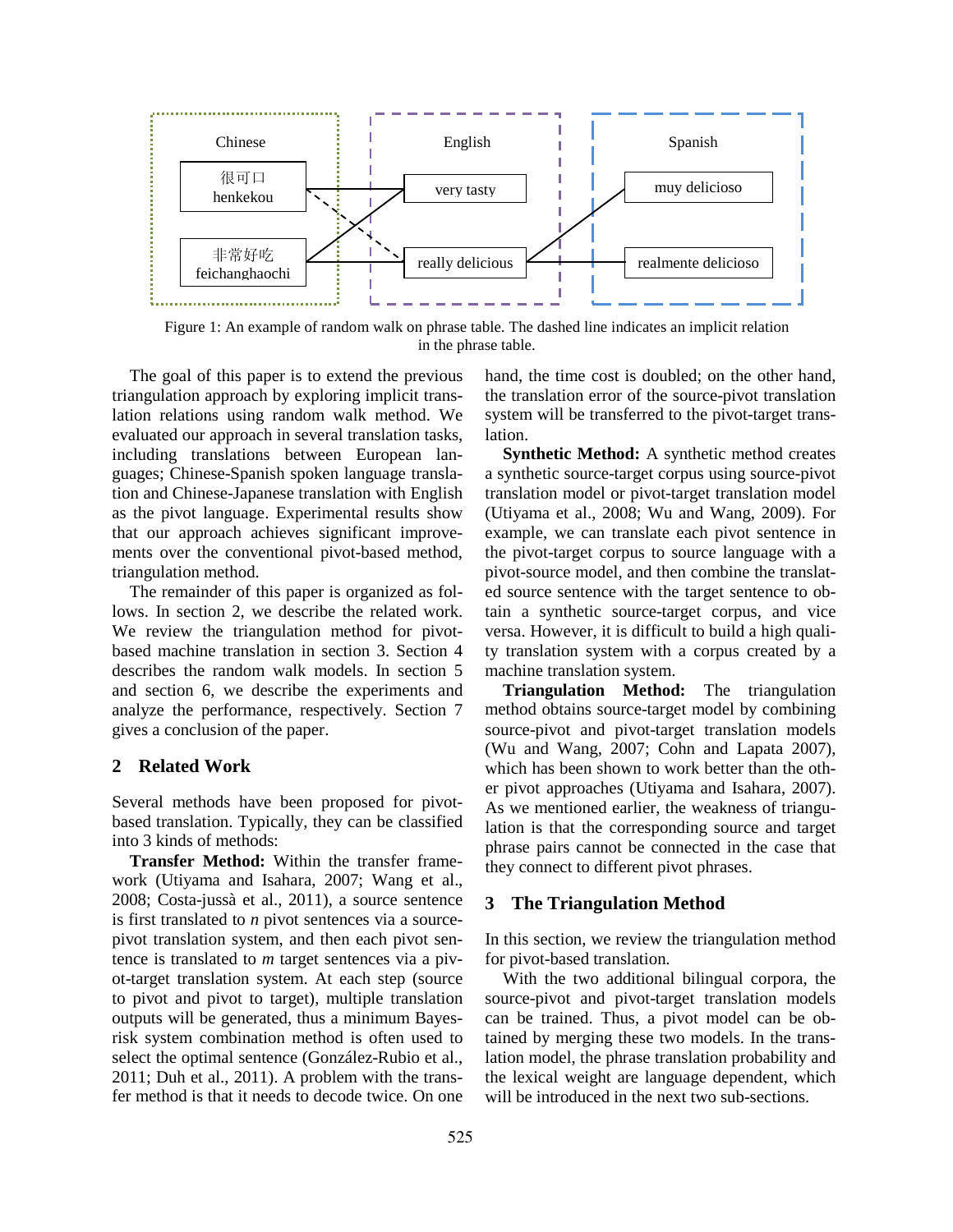#### **3.1 Phrase Translation Probability**

The triangulation method assumes that there exist translations between phrases  $\overline{s}$  and phrase  $\overline{p}$  in source and pivot languages, and between phrase  $\overline{p}$  and phrase  $\overline{t}$  in pivot and target languages. The phrase translation probability  $\phi$  between source and target languages is determined by the following model:

$$
\phi(\overline{s} | \overline{t}) = \sum_{\overline{p}} \phi(\overline{s} | \overline{p}, \overline{t}) \phi(\overline{p} | \overline{t})
$$

$$
= \sum_{\overline{p}} \phi(\overline{s} | \overline{p}) \phi(\overline{p} | \overline{t})
$$
(1)

#### **3.2 Lexical Weight**

Given a phrase pair  $(\overline{s}, \overline{t})$  and a word alignment *a* between the source word positions  $i = 1, \ldots, n$ and the target word positions  $j = 0, 1, \ldots, m$ , the lexical weight of phrase pair  $(\overline{s},\overline{t})$  can be calculated with the following formula (Koehn et al. 2003) :

$$
p_{\xi}(\overline{s} \mid \overline{t}, a) = \prod_{i=1}^{n} \frac{1}{\left| \{ j \mid (i, j) \in a \} \right|} \sum_{\forall (i, j) \in a} \omega(s_i \mid t_j) (2)
$$

In formula 2, the lexical translation probability distribution  $\omega(s|t)$  between source word *s* and target word *t* can be estimated with formula 3.

$$
\omega(s|t) = \frac{count(s,t)}{\sum_{s}count(s',t)}
$$
(3)

Thus the alignment *a* between the source phrase  $\overline{s}$  and target phrase  $\overline{t}$  via pivot phrase  $\overline{p}$ is needed for computing the lexical weight. The alignment *a* can be obtained as follows:

$$
a = \{(s, t) | \exists p : (s, p) \in a_1 \& (p, t) \in a_2\} \quad (4)
$$

where  $a_1$  and  $a_2$  indicate the word alignment between the phrase pair  $(\overline{s}, \overline{p})$  and  $(\overline{p}, \overline{t})$ , respectively.

The triangulation method requires that both the source and target phrases connect to the same pivot phrase. Otherwise, the source-target phrase pair cannot be discovered. As a result, some useful translation relations will be lost. In order to alleviate this problem, we propose a random walk model, to discover the implicit relations among the source, pivot and target phrases.

#### **4 Random Walks on Translation Graph**

For phrase-based SMT, all source-target phrase pairs are stored in a phrase table. In our random walk approach, we first build a translation graph according to the phrase table. A translation graph contains two types of nodes: source phrase and target phrase. A source phrase  $\overline{s}$  and a target phrase  $\overline{t}$  are connected if exists a phrase pair  $(\overline{s}, \overline{t})$  in the phrase table. The edge can be weighted according to translation probabilities or alignments in the phrase table. For the pivot-based translation, the translation graph can be derived from the source-pivot phrase table and pivot-target phrase table.

Our random walk model is inspired by two works (Szummer and Jaakkola, 2002; Craswell and Szummer,2007). The general process of random walk can be described as follows:

Let  $G = (V, E)$  be a directed graph with *n* vertices and *m* edges. For a vertex  $v \in V$ ,  $\Gamma(v)$  denotes the set of neighbors of  $v$  in  $G$ . A random walk on *G* follows the following process: start at a vertex  $v_0$ , chose and walk along a random neighbor  $v_1$ , with  $v_1 \in \Gamma(v_0)$ . At the second step, start from  $v_1$  and chose a random neighbor  $v_2$ , and so on.

Let *S* be the set of source phrases, and *P* be the set of pivot phrases. Then the nodes *V* are the union of *S* and *P*. The edges *E* correspond to the relations between phrase pairs.

Let *R* represent the binary relations between source phrases and pivot phrases. Then the 1-step translation  $R_{ik}$  from node *i* to node *k* can be directly obtained in the phrase table.

Define operator ⊗ to denote the calculation of relation *R*. Then 2-step translation  $R_{ii}$  from node *i* to node *j* can be obtained with the following formula.

$$
R_{ij} = R_{ik} \otimes R_{kj} \tag{4}
$$

We use  $R_{t}(\kappa | i)$  to denote a *t*-step translation relation from node *i* to node *k*. In order to calculate the translation relations efficiently, we use a matrix *A* to represent the graph. A *t* step translation probability can be denoted with the following formula.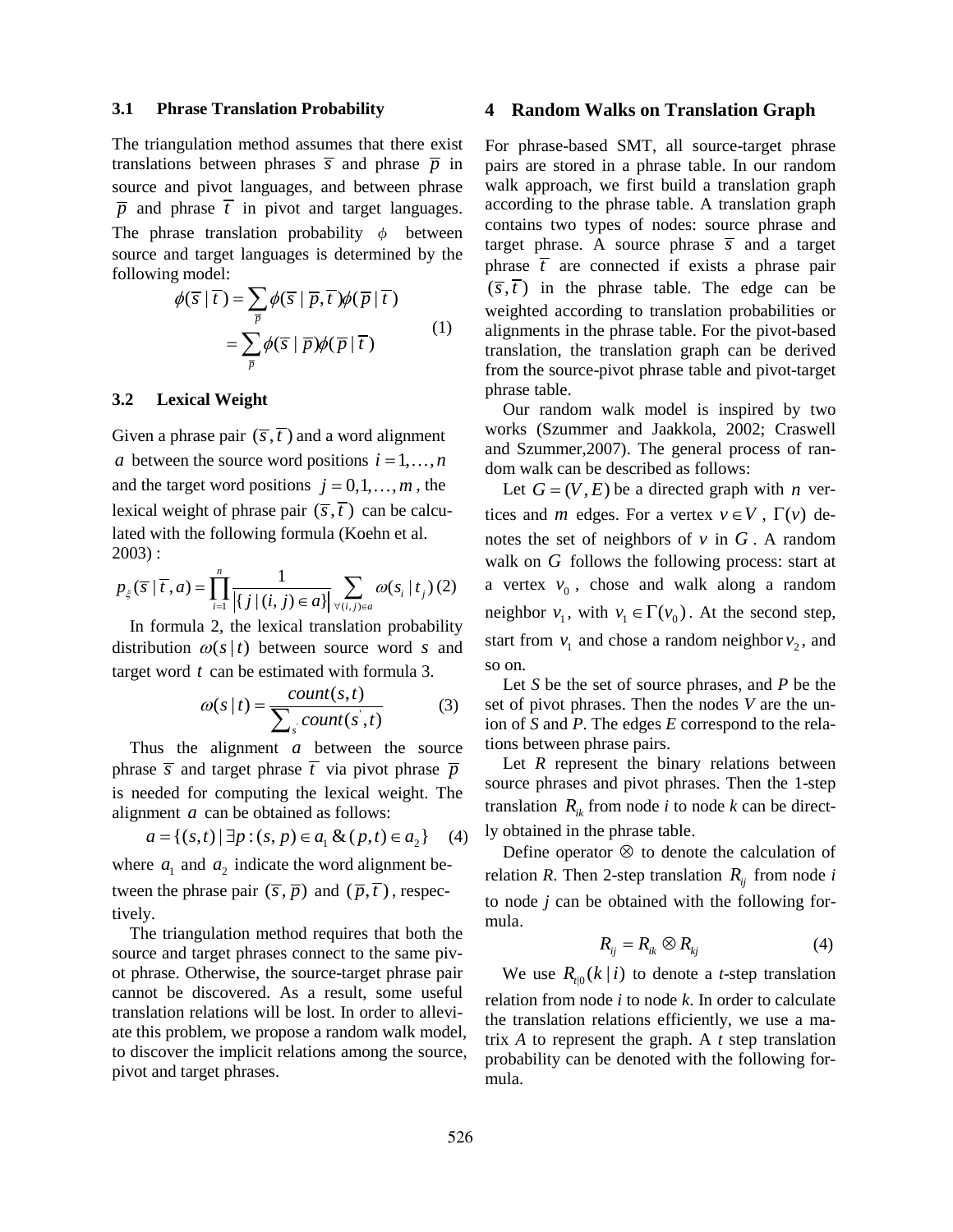

Figure 2: Framework of random walk based pivot translation. The ST phrase table was generated by combining SP and PT phrase table through triangulation method. The phrase table with superscript "'" means that it was enlarged by random walk.



Figure 3: Some possible decoding processes of random walk based pivot approach. The  $\square$  stands for the source phrase (S); the  $\circ$  represents the pivot phrase (P) and the  $\diamondsuit$  stands for the target phrase (T).

$$
P_{t|0}(k|i) = [A^t]_{ik}
$$
 (5)

where *A* is a matrix whose *i*, $k$ -th element is  $R_{ik}$ .

## **4.1 Framework of Random Walk Approach**

The overall framework of random walk for pivotbased machine translation is shown in Figure 2. Before using random walk model, we have two phrase tables: source-pivot phrase table (SP phrase table) and pivot-target phrase table (PT phrase table). After applying the random walk approach, we can achieve two extended phrase table: extended source-pivot phrase table (S'P' phrase table) and extended pivot-target phrase table (P'T' phrase table). The goal of pivot-based SMT is to get a source-target phrase table (ST phrase table) via SP phrase table and PT phrase table.

Our random walk was applied on SP phrase table or PT phrase table separately. In next 2 subsections, we will explain how the phrase translation probabilities and lexical weight are obtained with random walk model on the phrase table.

Figure 3 shows some possible decoding processes of random walk based pivot approach. In figure 3-a, the possible source-target phrase pair can be obtained directly via a pivot phrase, so it does not need a random walk model. In figure 3-b and figure 3-c, one candidate source-target phrase pair can be obtained by random walks on sourcepivot side or pivot-target side. Figure 3-d shows that the possible source-target can only by obtained by random walks on source-pivot side and pivot-target side.

#### **4.2 Phrase Translation Probabilities**

For the translation probabilities, the binary relation *R* is the translation probabilities in the phrase table. The operator  $\otimes$  is multiplication. According to formula 5, the random walk sums up the probabilities of all paths of length *t* between the node *i* and *k*.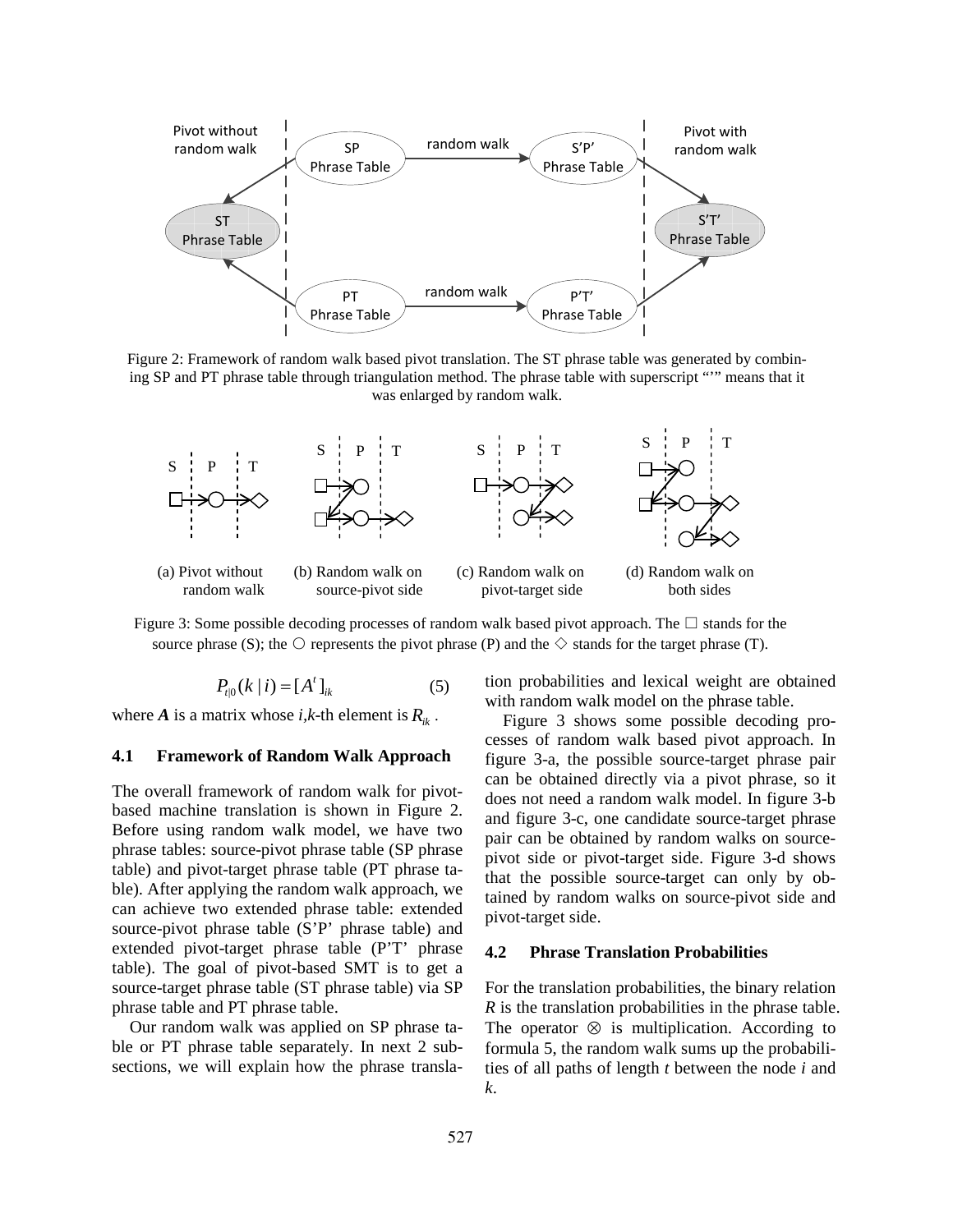

Figure 4: An example of word alignment induction with 3 steps random walks

Take source-to-pivot phrase graph as an example; denote matrix *A* contains *s+p* nodes (*s* source phrases and *p* pivot phrases) to represent the translation graph.

$$
A = \left[ g_{ij} \right]_{(s+p)\times (s+p)} \tag{6}
$$

where  $g_{ii}$  is the *i*,*j*-th elements of matrix *A*.

We can split the matrix *A* into 4 sub-matrixes:

$$
A = \begin{bmatrix} 0_{\scriptscriptstyle S\times S} & A_{\scriptscriptstyle SP} \\ A_{\scriptscriptstyle PS} & 0_{\scriptscriptstyle P\times P} \end{bmatrix} \tag{7}
$$

where the sub-matrix  $A_{sp} = [ p_{ik} ]_{s \times p}$  represents the translation probabilities from source to pivot language, and  $A_{ns}$  represents the similar meaning.

Take 3 steps walks as an example:

Step1:  
\n
$$
A = \begin{bmatrix} 0_{\mathit{ss}} & A_{\mathit{sp}} \\ A_{\mathit{ps}} & 0_{\mathit{psp}} \end{bmatrix}
$$
\nStep2:  
\n
$$
A^{2} = \begin{bmatrix} A_{\mathit{sp}} \times A_{\mathit{ps}} & 0_{\mathit{ssp}} \\ 0_{\mathit{pss}} & A_{\mathit{ps}} \times A_{\mathit{sp}} \end{bmatrix}
$$
\nStep3:  
\n
$$
A^{3} = \begin{bmatrix} 0_{\mathit{sss}} & A_{\mathit{sp}} \times A_{\mathit{ps}} \times A_{\mathit{ps}} \\ A_{\mathit{ps}} \times A_{\mathit{sp}} \times A_{\mathit{ps}} & 0_{\mathit{psp}} \end{bmatrix}
$$

For the 3 steps example, each step performs a translation process in the form of matrix's selfmultiplication.

 $p_s \wedge T_{sp} \wedge T_{ps}$   $\qquad \qquad \mathcal{O}_{p \times p}$ 

0

- 1. The first step means the translation from source language to pivot language. The matrix *A* is derived from the phrase table directly and each element in the graph indicates a translation rule in the phrase table.
- 2. The second step demonstrates a procedure: S-P-S'. With 2 steps random walks, we can find the synonymous phrases, and this procedure is

analogous to paraphrasing (Bannard and Callison-Burch, 2005). For the example shown in figure 1 as an example, the hidden relation between "很可口 *henkekou*" and "非常好吃 *feichanghaochi*" can be found through Step 2.

3. The third step describes the following procedure: S-P-S'-P'. An extended source-pivot phrase table is generated by 3-step random walks. Compared with the initial phrase table in Step1, although the number of phrases is not increased, the relations between phrase pairs are increased and more translation rules can be obtained. Still for the example in Figure 1, the hidden relation between " $\mathcal{R} \overline{\mathcal{F}} \mathcal{Q}$ *henkekou*" and "*really delicious*" can be generated in Step 3.

## **4.3 Lexical Weights**

To build a translation graph, the two sets of phrase translation probabilities are represented in the phrase tables. However, the two lexical weights are not presented in the graph directly. To deal with this, we should conduct a word alignment random walk model to obtain a new alignment *a* after *t* steps. For the computation of lexical weights, the relation *R* can be expressed as the word alignment in the phrase table. The operator ⊗ can be induced with the following formula.

$$
a = \{(x, y) | \exists p : (x, z) \in a_1 \& (z, y) \in a_2\}
$$
 (8)  
where  $a_1$  and  $a_2$  represent the word alignment  
information inside the phrase pairs  $(\overline{x}, \overline{y})$  and  
 $(\overline{y}, \overline{z})$  respectively. An example of word  
alignment inducing is shown in Figure 4. With a  
new word alignment, the two lexical weights can  
be calculated by formula 2 and formula 3.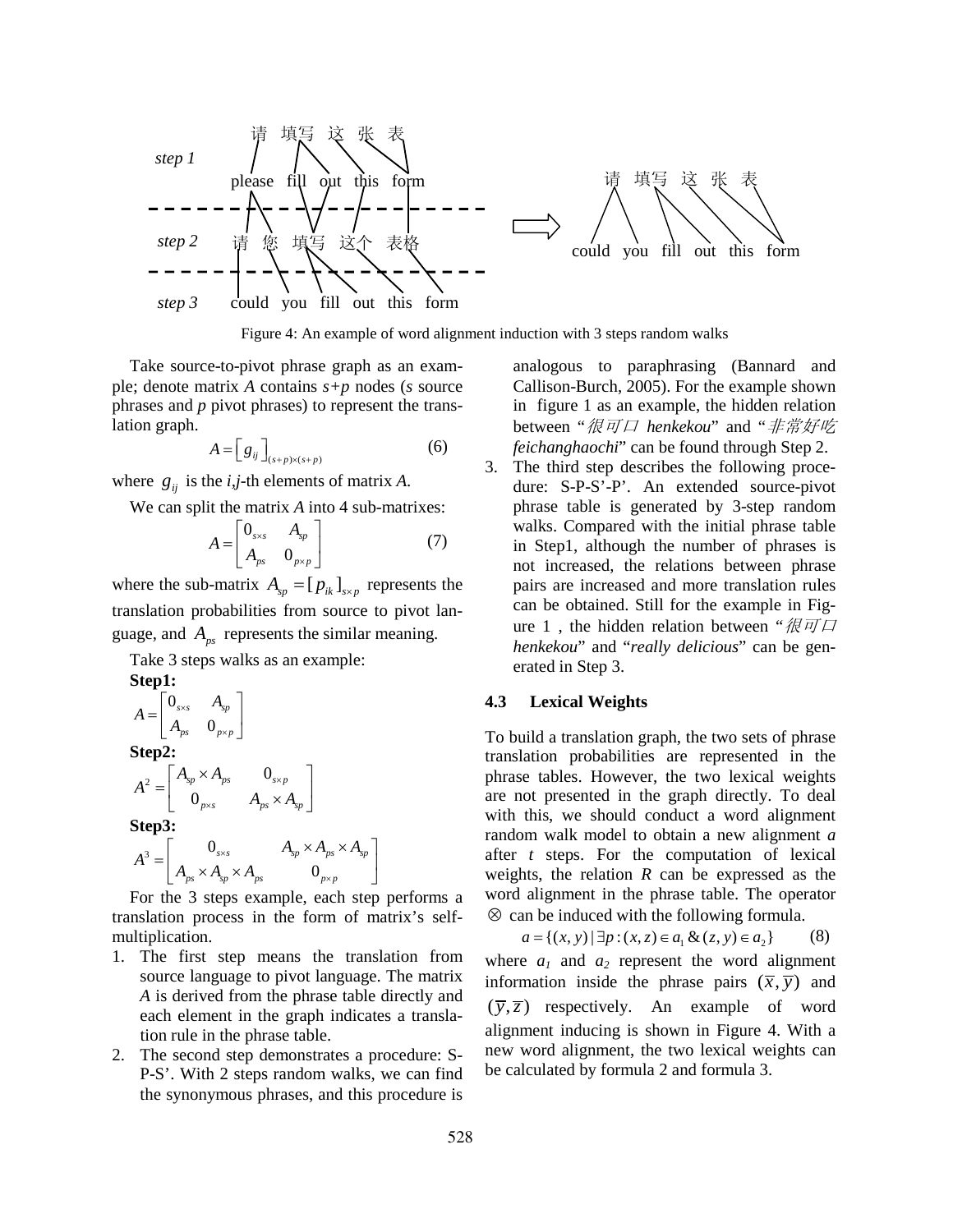# **5 Experiments**

# **5.1 Translation System and Evaluation Metric**

In our experiments, the word alignment was obtained by GIZA++ (Och and Ney, 2000) and the heuristics "grow-diag-final" refinement rule. (Koehn et al., 2003). Our translation system is an in-house phrase-based system using a log-linear framework including a phrase translation model, a language model, a lexicalized reordering model, a word penalty model and a phrase penalty model, which is analogous to Moses (Koehn et al., 2007). The baseline system is the triangulation method based pivot approach (Wu and Wang, 2007).

To evaluate the translation quality, we used BLEU (Papineni et al., 2002) as our evaluation metric. The statistical significance using 95% confidence intervals were measured with paired bootstrap resampling (Koehn, 2004).

## **5.2 Experiments on Europarl**

# **5.2.1. Data sets**

We mainly test our approach on  $\text{European}^1$  corpus, which is a multi-lingual corpus including 21 European languages. Due to the size of the data, we only select 11 languages which were added to Europarl from 04/1996 or 01/1997, including Danish (da), German (de), Greek (el), English (en), Spanish (es), Finnish (fi), French (fr), Italian (it) Dutch (nl) Portuguese (pt) and Swedish (sv). In order to avoid a trilingual scenario, we split the training corpus into 2 parts by the year of the data: the data released in odd years were used for training source-pivot model and the data released in even years were used for training pivot-target model.

We perform our experiments on different translation directions and via different pivot languages. As a most widely used language in the world (Mydans, 2011), English was used as the pivot language for granted when carrying out experiments on different translation directions. For translating Portuguese to Swedish, we also tried to perform our experiments via different pivot lan-

guages. Table 1 and Table 2 summarized the training data.

| Language<br><b>Pairs</b><br>(src-pvt) | <b>Sentence</b><br>Pairs # | Language<br><b>Pairs</b><br>(pvt-tgt) | <b>Sentence</b><br>Pairs# |
|---------------------------------------|----------------------------|---------------------------------------|---------------------------|
| da-en                                 | 974,189                    | en-da                                 | 953,002                   |
| de-en                                 | 983,411                    | en-de                                 | 905,167                   |
| el-en                                 | 609,315                    | en-el                                 | 596,331                   |
| es-en                                 | 968,527                    | en-es                                 | 961,782                   |
| fi-en                                 | 998,429                    | en-fi                                 | 903,689                   |
| fr-en                                 | 989,652                    | en-fr                                 | 974,637                   |
| it-en                                 | 934,448                    | en-it                                 | 938,573                   |
| nl-en                                 | 982,696                    | en-nl                                 | 971,379                   |
| pt-en                                 | 967,816                    | en-pt                                 | 960,214                   |
| sv-en                                 | 960,631                    | en-sv                                 | 869,254                   |

Table1. Training data for experiments using English as the pivot language. For source-pivot (src-pvt; xx-en) model training, the data of odd years were used. Instead the data of even years were used for pivot-target (pvtsrc; en-xx) model training.

| Language<br><b>Pairs</b><br>(src-pvt) | <b>Sentence</b><br>Pairs# | Language<br><b>Pairs</b><br>$(pvt-tgt)$ | <b>Sentence</b><br>Pairs# |
|---------------------------------------|---------------------------|-----------------------------------------|---------------------------|
| pt-da                                 | 941,876                   | $da$ -sv                                | 865,020                   |
| pt-de                                 | 939,932                   | $de-sv$                                 | 814,678                   |
| pt-el                                 | 591,429                   | el-sv                                   | 558,765                   |
| pt-es                                 | 934,783                   | es-sv                                   | 827,964                   |
| pt-fi                                 | 950,588                   | fi-sv                                   | 872,182                   |
| pt-fr                                 | 954,637                   | $fr-sv$                                 | 860,272                   |
| pt-it                                 | 900,185                   | it-sv                                   | 813,000                   |
| pt-nl                                 | 945,997                   | nl-sv                                   | 864,675                   |

Table2. Training data for experiments via different pivot languages. For source-pivot (src-pvt; pt-xx) model training, the data of odd years were used. Instead the data of even years were used for pivot-target (pvt-src; xx-sv) model training.

| <b>Test Set</b> | Sentence # | Reference # |
|-----------------|------------|-------------|
| WMT06           | 2,000      |             |
| WMT07           | 2,000      |             |
| WMT08           | 2,000      |             |

Table3. Statistics of test sets.

 <sup>1</sup> http://www.statmt.org/europarl/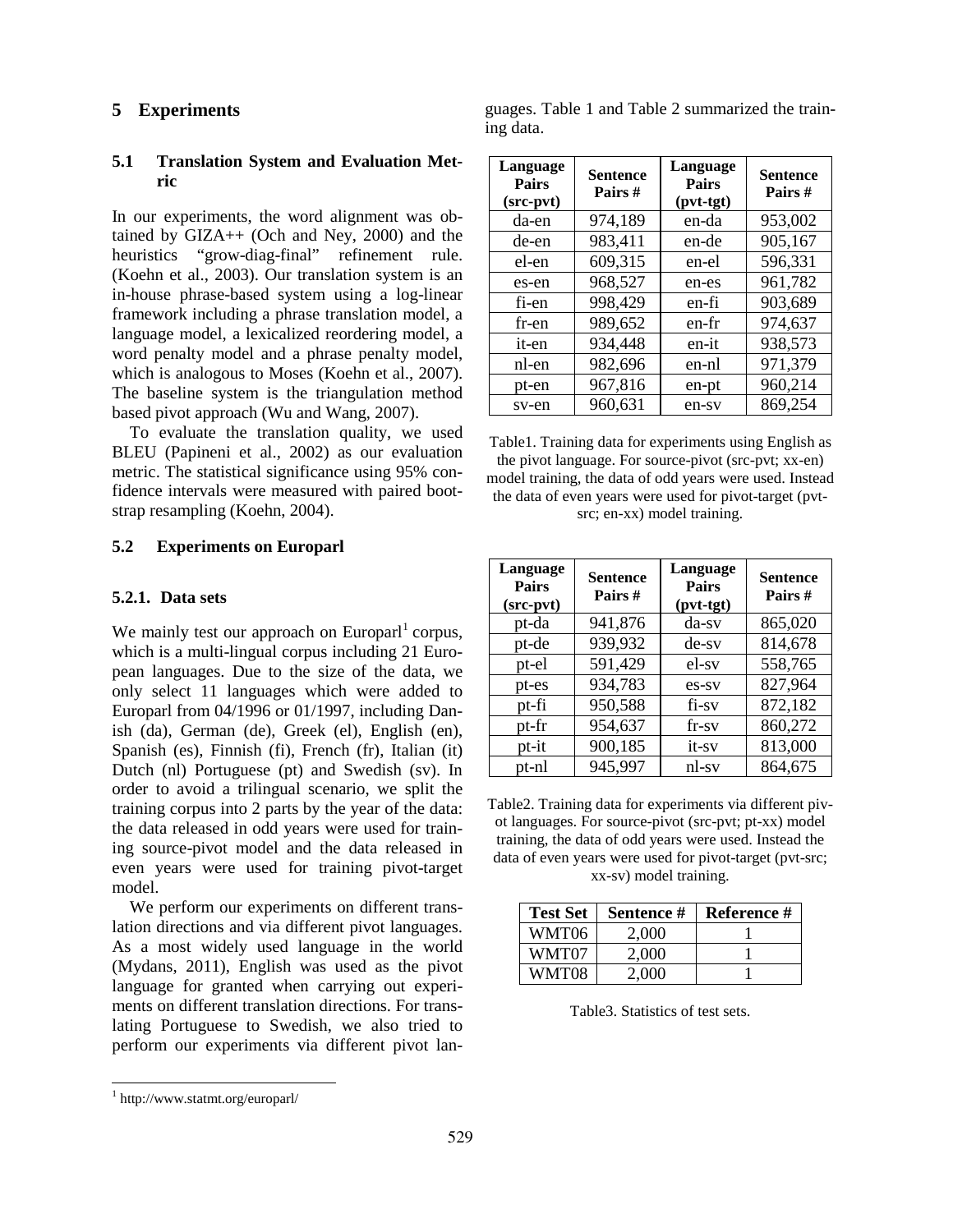|                                           | <b>TGT</b><br>SRC | da                | de                | el                | es                | fi                | fr              | it                | nl                | pt                | $S_{\bf V}$       |
|-------------------------------------------|-------------------|-------------------|-------------------|-------------------|-------------------|-------------------|-----------------|-------------------|-------------------|-------------------|-------------------|
| <b>Baseline</b><br>$\mathbf{R}\mathbf{W}$ | da                |                   | 19.83<br>$20.15*$ | 20.46<br>$21.02*$ | 27.59<br>28.29*   | 14.76<br>$15.63*$ | 24.11<br>24.71* | 20.49<br>20.82*   | 22.26<br>22.57*   | 24.38<br>24.88*   | 28.33<br>28.87*   |
| <b>Baseline</b><br>$\mathbf{R}\mathbf{W}$ | de                | 23.35<br>23.69*   |                   | 19.83<br>20.05    | 26.21<br>$26.70*$ | 12.72<br>$13.57*$ | 22.43<br>22.78* | 18.82<br>19.32*   | 23.74<br>24.11*   | 23.05<br>23.35*   | 21.17<br>21.27    |
| <b>Baseline</b><br>$\mathbf{R}\mathbf{W}$ | el                | 23.24<br>23.82*   | 18.12<br>18.49*   |                   | 32.28<br>32.48    | 13.31<br>14.08*   | 27.35<br>27.67* | 23.19<br>$23.63*$ | 20.80<br>21.26*   | 27.62<br>27.86    | 22.70<br>23.15*   |
| <b>Baseline</b><br>$\mathbf{R}\mathbf{W}$ | es                | 25.34<br>$26.07*$ | 19.67<br>$20.17*$ | 27.24<br>27.52    |                   | 13.93<br>$14.61*$ | 32.91<br>33.16  | 27.67<br>27.92    | 22.37<br>22.85*   | 34.73<br>34.93    | 24.83<br>25.50*   |
| <b>Baseline</b><br>$\mathbf{R}\mathbf{W}$ | fi                | 18.29<br>$18.63*$ | 13.20<br>13.40    | 14.72<br>15.00*   | 20.17<br>20.48*   |                   | 17.52<br>17.84* | 14.76<br>15.01    | 15.50<br>$16.04*$ | 17.30<br>17.68*   | 16.63<br>16.79    |
| <b>Baseline</b><br>$\mathbf{R}\mathbf{W}$ | $f_{\rm r}$       | 25.67<br>$26.51*$ | 20.02<br>$20.45*$ | 26.58<br>26.75    | 37.50<br>37.80*   | 13.90<br>$14.75*$ |                 | 28.51<br>28.71    | 22.65<br>$23.33*$ | 33.81<br>33.93    | 24.64<br>25.59*   |
| <b>Baseline</b><br>$\mathbf{R}\mathbf{W}$ | it                | 22.63<br>23.27*   | 17.81<br>18.40*   | 24.24<br>24.66*   | 34.36<br>$35.42*$ | 13.20<br>$14.11*$ | 30.16<br>30.48* |                   | 21.37<br>21.81*   | 30.84<br>$30.92*$ | 22.12<br>$22.64*$ |
| <b>Baseline</b><br>$\mathbf{R}\mathbf{W}$ | nl                | 22.49<br>22.76    | 19.86<br>$20.45*$ | 18.56<br>19.10*   | 24.69<br>25.19*   | 11.96<br>$12.63*$ | 21.48<br>22.05* | 18.36<br>18.67*   |                   | 21.71<br>$22.13*$ | 19.83<br>22.17*   |
| <b>Baseline</b><br>$\mathbf{R}\mathbf{W}$ | pt                | 24.08<br>25.29*   | 19.11<br>19.83*   | 25.30<br>$26.20*$ | 36.59<br>$37.13*$ | 13.33<br>$14.21*$ | 32.47<br>32.78* | 28.08<br>28.44*   | 21.52<br>22.46*   |                   | 22.90<br>23.90*   |
| <b>Baseline</b><br>$\mathbf{R}\mathbf{W}$ | ${\bf SV}$        | 31.24<br>31.75*   | 20.26<br>$20.74*$ | 22.06<br>22.59*   | 29.21<br>29.87*   | 15.39<br>$16.13*$ | 25.63<br>26.18* | 21.25<br>21.81*   | 22.30<br>22.62*   | 25.60<br>$26.09*$ |                   |

Table4. Experimental results on Europarl with different translation directions (BLEU% on WMT08). RW=Random Walk.  $*$  indicates the results are significantly better than the baseline ( $p<0.05$ ).

Several test sets have been released for the Europarl corpus. In our experiments, we used WMT2006<sup>2</sup>, WMT2007<sup>3</sup> and WMT2008<sup>4</sup> as our test data. The original test data includes 4 languages and extended versions with 11 languages of these test sets are available by the EuroMatrix<sup>5</sup> project. Table 3 shows the test sets.

## **5.2.2. Experiments on Different Translation Directions**

We build 180 pivot translation systems<sup>6</sup> (including 90 baseline systems and 90 random walk based systems) using 10 source/target languages and 1 pivot language (English).

The baseline system was built following the traditional triangulation pivot approach. Table 4 lists the results on Europarl training data. Limited by the length of the paper, we only show the results on WMT08, the tendency of the results on WMT06 and WMT07 is similar to WMT08.

Several observations can be made from the table. 1. In all 90 language pairs, our method achieves general improvements over the baseline system.

2. Among 90 language pairs, random walk based approach is significantly better than the baseline system in 75 language pairs.

3. The improvements of our approach are not equal in different translation directions. The improvement ranges from 0.06 (it-es) to 1.21 (pt-da). One possible reason is that the performance is related with the source and target language. For example, when using Finnish as the target language, the improvement is significant over the baseline. This may be caused by the great divergence between Uralic language (Finnish) and Indo-European language (the other European language in Table4). From the table we can find that the translation between languages in different language family is worse than that in some language family. But our random walk approach can im-

 $^2$ http://www.statmt.org/wmt06/shared-task.html $^3$ http://www.statmt.org/wmt08/shared-task.html $^4$ http://matrix.statmt.org/test\_sets/list

 $6$  Given N languages, a total of N\*(N-1) SMT systems should be build to cover the translation between each language.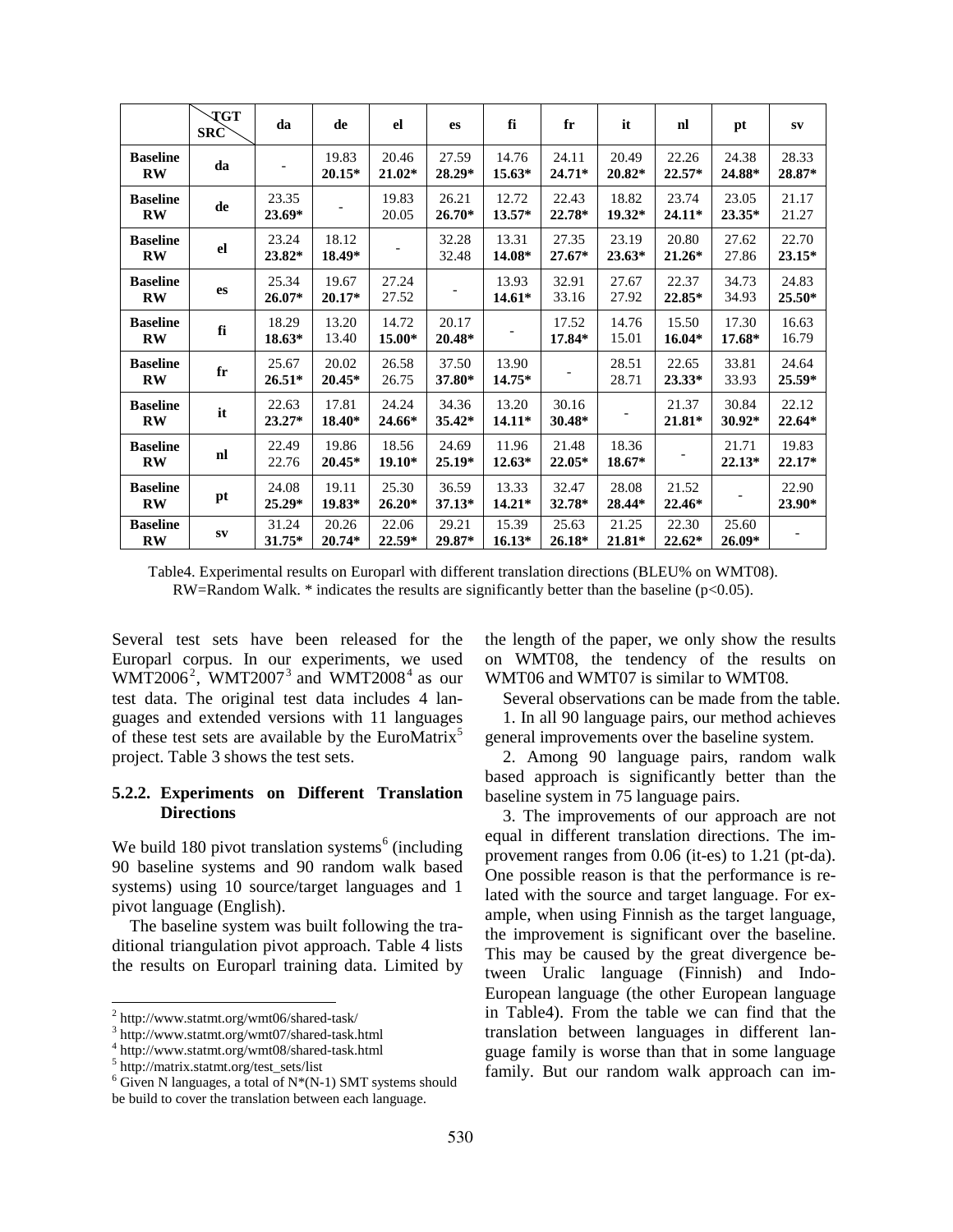prove the performance of translations between different language families.

# **5.2.3. Experiments via Different Pivot Languages**

In addition to using English as the pivot language, we also try some other languages as the pivot language. In this sub-section, experiments were carried out from translating Portuguese to Swedish via different pivot languages.

Table 5 summarizes the BLEU% scores of different pivot language when translating from Portuguese to Swedish. Similar to Table 4, our approach still achieves general improvements over the baseline system even if the pivot language has been changed. From the table we can see that for most of the pivot language, the random walk based approach gains more than 1 BLEU score over the baseline. But when using Finnish as the pivot language, the improvement is only 0.02 BLEU scores on WMT08. This phenomenon shows that the pivot language can also influence the performance of random walk approach. One possible reason for the poor performance of using Finnish as the pivot language is that Finnish belongs to Uralic language family, and the other languages belong to Indo-European family. The divergence between different language families led to a poor performance. Thus how to select a best pivot language is our future work.

The problem with random walk is that it will lead to a larger phrase table with noises. In this sub-section, a pre-pruning (before random walk) and a post-pruning (after random walk) method were introduced to deal with this problem.

We used a naive pruning method which selects the top N phrase pairs in the phrase table. In our experiments, we set N to 20. For pre-pruning, we prune the SP phrase table and PT phrase table before applying random walks. Post-pruning means that we prune the ST phrase table after random walks. For the baseline system, we also apply a pruning method before combine the SP and PT phrase table. We test our pruning method on pt-ensv translation task. Table 6 shows the results.

With a pre- and post-pruning method, the random walk approach is able to achieve further improvements. Our approach achieved BLEU scores of 25.11, 24.69 and 24.34 on WMT06, WMT07 and WMT08 respectively, which is much better than the baseline and the random walk approach with pruning. Moreover, the size of the phrase table is about half of the no-pruning method. When adopting a post-pruning method, the performance of translation did not improved significantly over the pre-pruning, but the scale of the phrase table dropped to 69M, which is only about 2 times larger than the triangulation method.

Phrase table pruning is a key work to improve the performance of random walk. We plan to explore more approaches for phrase table pruning. E.g. using significance test (Johnson et al., 2007) or monolingual key phrases (He et al., 2009) to filter the phrase table.

|                 | trans    | WMT      | WMT      | WMT      |
|-----------------|----------|----------|----------|----------|
|                 | language | 06       | 07       | 08       |
| <b>Baseline</b> | pt-da-sv | 23.40    | 22.80    | 22.49    |
| RW              |          | $24.47*$ | $24.21*$ | $23.75*$ |
| <b>Baseline</b> | pt-de-sv | 22.72    | 22.21    | 21.76    |
| RW              |          | $23.12*$ | 23.26*   | $22.35*$ |
| <b>Baseline</b> | pt-el-sv | 22.53    | 22.19    | 21.37    |
| RW              |          | $23.75*$ | $23.22*$ | $22.40*$ |
| Baseline        | pt-en-sv | 23.54    | 23.24    | 22.90    |
| RW              |          | 24.66*   | $24.22*$ | 23.90*   |
| <b>Baseline</b> | pt-es-sv | 23.58    | 23.37    | 22.80    |
| RW              |          | 24.65*   | 24.10*   | $23.77*$ |
| Baseline        | pt-fi-sv | 21.06    | 20.06    | 20.26    |
| RW              |          | 21.17    | 20.42*   | 20.28    |
| <b>Baseline</b> | pt-fr-sv | 23.55    | 23.09    | 22.89    |
| RW              |          | 24.75*   | $24.15*$ | 23.96*   |
| Baseline        | pt-it-sv | 23.65    | 22.96    | 22.79    |
| RW              |          | 24.74*   | 24.18*   | $24.02*$ |
| Baseline        | pt-nl-sv | 21.87    | 21.83    | 21.36    |
| RW              |          | 23.06*   | 22.76*   | 22.29*   |

Table5. Experimental results on translating from Portuguese to Swedish via different pivot language.

RW=Random Walk. \* indicates the results are significantly better than the baseline  $(p<0.05)$ .

|                                                  | <b>WMT</b><br>06             | <b>WMT</b><br>07                  | <b>WMT</b><br>08                  | <b>Phrase</b><br>Pairs # |
|--------------------------------------------------|------------------------------|-----------------------------------|-----------------------------------|--------------------------|
| <b>Baseline</b><br>$+$ pruning                   | 23.54<br>24.05<br>*          | 23.24<br>23.70<br>∗               | 22.90<br>23.59<br>$\ast$          | 46M<br>32M               |
| <b>RW</b><br>$+$ pre-pruning<br>$+$ post-pruning | 24.66<br>25.11<br>25.19<br>∗ | 24.22<br>24.69<br>24.79<br>$\ast$ | 23.90<br>24.34<br>24.41<br>$\ast$ | 215M<br>109M<br>69M      |

Table6. Results of Phrase Table Filtering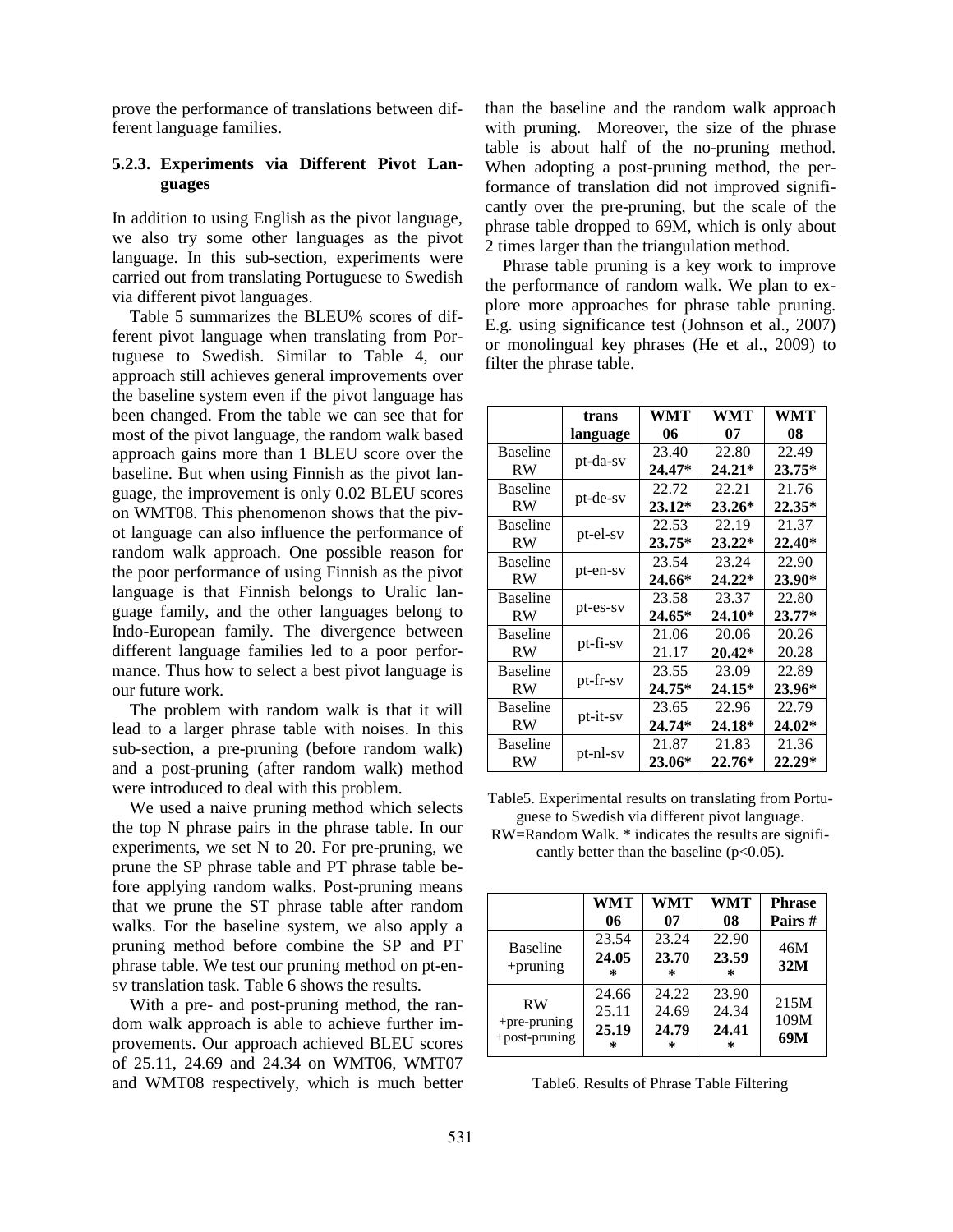#### **5.3 Experiments on Spoken Language**

The European languages show various degrees of similarity to one another. In this sub-section, we consider translation from Chinese to Spanish with English as the pivot language. Chinese belongs to Sino-Tibetan Languages and English/Spanish belongs to Indo-European Languages, the gap between two languages is wide.

A pivot task was included in IWSLT 2008 in which the participants need to translate Chinese to Spanish via English. A Chinese-English and an English-Spanish data were supplied to carry out the experiments. The entire training corpus was tokenized and lowercased. Table 7 and Table 8 summarize the training data and test data.

Table 9 shows the similar tendency with Table 4. The random walk models achieved BLEU% scores 32.09, which achieved an absolute improvement of 2.08 percentages points on BLEU over the baseline.

| Corpus | <b>Sentence</b><br>pair # | <b>Source</b><br>word # | <b>Target</b><br>word # |
|--------|---------------------------|-------------------------|-------------------------|
| CE.    | 20,000                    | 135,518                 | 182,793                 |
| ES     | 19.972                    | 153,178                 | 147,560                 |

|  | Table 7: Training Data of IWSLT2008 |  |  |  |
|--|-------------------------------------|--|--|--|
|--|-------------------------------------|--|--|--|

|          | Sentence # | <b>Reference #</b> |
|----------|------------|--------------------|
| IWSI T08 |            |                    |

| Table8. Test Data of IWSLT2008 |  |  |  |
|--------------------------------|--|--|--|
|--------------------------------|--|--|--|

| <b>System</b>   | <b>BLEU%</b> | phrase pairs # |
|-----------------|--------------|----------------|
| <b>Baseline</b> | 30.01        | 143,790        |
| $+$ pruning     | 30.25        | 108,407        |
| <b>RW</b>       | 31.57        | 2,760,439      |
| $+$ pre-pruning | 31.99        | 1,845,648      |
| +post-pruning   | $32.09*$     | 1,514,694      |

Table9. Results on IWSLT2008

# **5.4 Experiments on Web Data**

The setting with Europarl data is quite artificial as the training data for directly translating between source and target actually exists in the original data sets. The IWSLT data set is too small to represent the real scenario. Thus we try our experiment on a more realistic scenario: translating from Chinese to Japanese via English with web crawled data.

All the training data were crawled on the web. The scale of Chinese-English and English-Japanese is 10 million respectively. The test set was built in house with 1,000 sentences and 4 references.

| <b>System</b>   | <b>BLEU%</b> | phrase pairs # |
|-----------------|--------------|----------------|
| <b>Baseline</b> | 28.76        | 4.5G           |
| $+$ pruning     | 28.90        | 273M           |
| <b>RW</b>       | 29.13        | 46G            |
| +pre-pruning    | 29.44        | 11G            |
| +post-pruning   | $29.51*$     | 3.4G           |

Table 10 lists the results on web data. From the table we can find that the random walk model can achieve an absolute improvement of 0.75 percentages points on BLEU over the baseline.

In this subsection, the training data contains parallel sentences with different domains. And the two training corpora (Chinese-English and English-Japanese) are typically very different. It means that our random walk approach is robust in the realistic scenario.

#### **6 Discussions**

The random walk approach mainly improves the performance of pivot translation in two aspects: reduces the OOVs and provides more hypothesis phrases for decoding.

## **6.1 OOV**

Out-of-vocabulary  $(OOV<sup>7</sup>)$  terms cause serious problems for machine translation systems (Zhang et al., 2005). The random walk model can reduce the OOVs. As illustrated in Figure 1, the Chinese phrase "很可口henkekou" cannot be connected to any Spanish phrase, thus it is a OOV term.

We count the OOVs when decoding with triangulation model and random walk model on IWSLT2008 data. The statistics shows that when using triangulation model, there are 11% OOVs when using triangulation model, compared with 9.6% when using random walk model. Less OOV often lead to a better result.

 $7$  OOV refer to phrases here.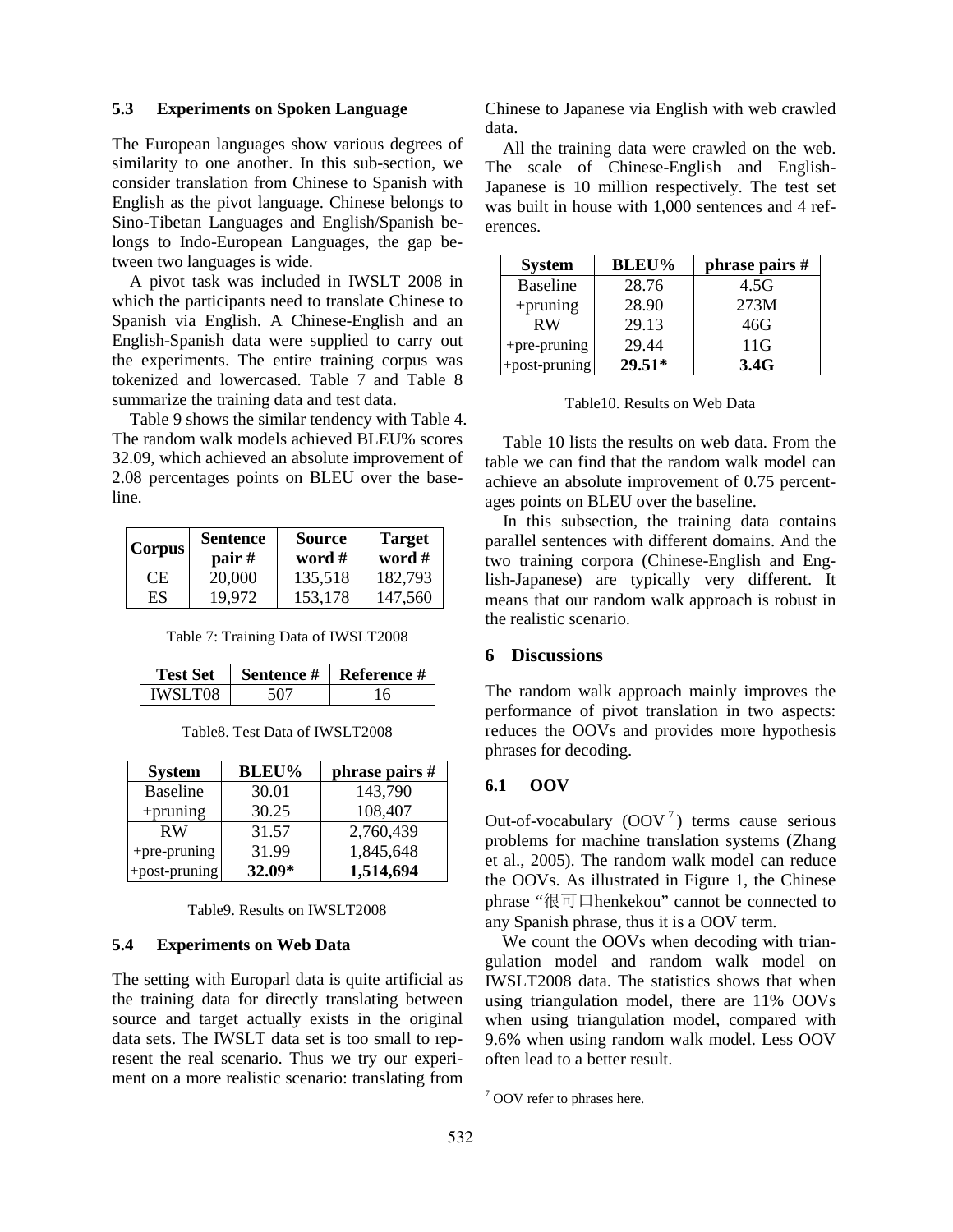#### **6.2 Hypothesis Phrases**

To illustrate how the random walk method helps improve the performance of machine translation, we illustrate an example as follows:

- **Source:** 我 想 要 枕头

 **wo xiang yao zhentou**

- **Baseline trans: Quiero almohada**
- **Random Walk trans: Quiero una almohada**

For translating a Chinese sentence "我想要枕头 wo xiang yao zhentou" to Spanish, we can get two candidate translations. In this case, the random walk translation is better than the baseline system. The key phrase in this sentence is "枕头 zhentou", figure 5 shows the extension process. In this case, the article "*a*" is hidden in the source-pivot phrase table. The same situation often occurs in articles and prepositions. Random walk is able to discover the hidden relations (hypothesis phrases) among source, pivot and target phrases.



Figure 5: Phrase extension process. The dotted line indicates an implicit relation in the phrase table.

## **7 Conclusion and Future Work**

In this paper, we proposed a random walk method to improve pivot-based statistical machine translation. The random walk method can find implicit relations between phrases in the source and target languages. Therefore, more source-target phrase pairs can be obtained than conventional pivotbased method. Experimental results show that our method achieves significant improvements over the baseline on Europarl corpus, spoken language data and the web data.

A critical problem in the approach is the noise that may bring in. In this paper, we used a simple filtering to reduce the noise. Although the filtering method is effective, other method may work better. In the future, we plan to explore more approaches for phrase table pruning.

## **Acknowledgments**

We would like to thank Jianyun Nie, Muyun Yang and Lemao Liu for insightful discussions, and three anonymous reviewers for many invaluable comments and suggestions to improve our paper. This work is supported by National Natural Science Foundation of China (61100093), and the Key Project of the National High Technology Research and Development Program of China (2011AA01A207).

## **References**

- Colin Bannard and Chris Callison-Burch. 2005. Paraphrasing with Bilingual Parallel Corpora. In *Proceedings of the 43rd Annual Meeting of the Association for Computational Linguistics*, pages 597-604
- Sergey Brin and Lawrence Page. 1998. The Anatomy of a Large-Scale Hypertextual Web Search Engine. In *Proceedings of the Seventh International World Wide Web Conference*
- Trevor Cohn and Mirella Lapata. 2007. Machine Translation by Triangulation: Make Effective Use of Multi-Parallel Corpora. In *Proceedings of 45th Annual Meeting of the Association for Computational Linguistics*, pages 828-735.
- Marta R. Costa-jussà, Carlos Henríquez, and Rafael E. Banchs. 2011. Enhancing Scarce-Resource Language Translation through Pivot Combinations. In *Proceedings of the 5th International Joint Conference on Natural Language Processing*, pages 1361-1365
- Nick Craswell and Martin Szummer. 2007. Random Walks on the Click Graph. In *Proceedings of the 30th annual international ACM SIGIR conference on Research and development in information retrieval,*  pages 239-246
- Yiming Cui, Conghui Zhu, Xiaoning Zhu, Tiejun Zhao and Dequan Zheng. 2013. Phrase Table Combination Deficiency Analyses in Pivot-based SMT. In *Proceedings of 18th International Conference on Application of Natural Language to Information Systems,* pages 355-358.
- Kevin Duh, Katsuhito Sudoh, Xianchao Wu, Hajime Tsukada and Masaaki Nagata. 2011. Generalized Minimum Bayes Risk System Combination. In *Proceedings of the 5th International Joint Conference on Natural Language Processing*, pages 1356–1360
- Jesús González-Rubio, Alfons Juan and Francisco Casacuberta. 2011. Minimum Bayes-risk System